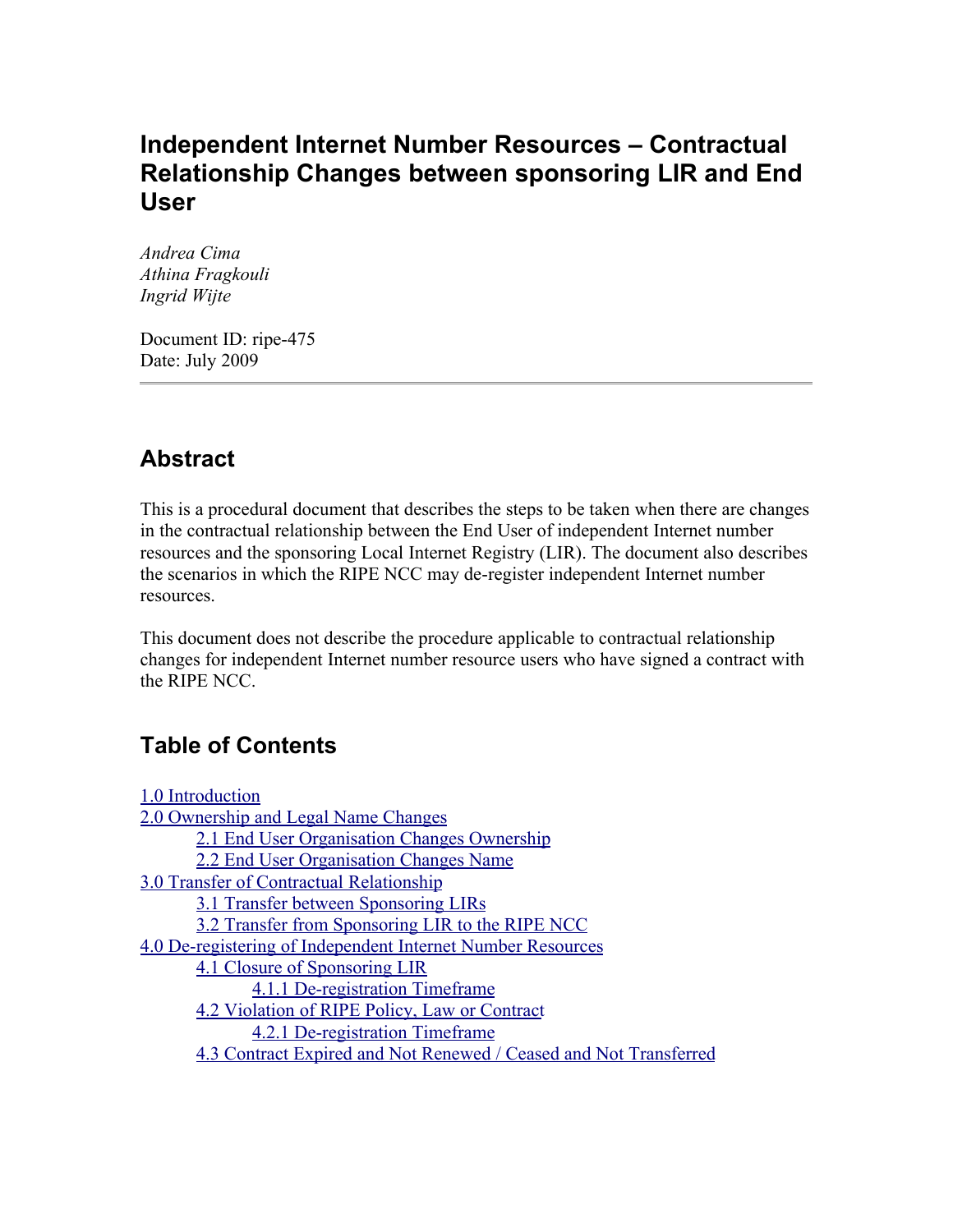# <span id="page-1-0"></span>**1.0 Introduction**

In October 2008, the RIPE Community accepted a policy change which states that a contractual relationship must be established between an End User and a sponsoring LIR or the RIPE NCC before the End User can receive independent Internet number resources.

In order to fulfil its mandate of manager of independent Internet number resources, the RIPE NCC requires End Users and LIRs to inform the RIPE NCC in case of changes to their contractual relationship.

The procedures listed in this document are subject to RIPE policies.

# <span id="page-1-4"></span>**2.0 Ownership and Legal Name Changes**

The RIPE NCC requires Sponsoring LIRs to maintain a proper registration of End User's legal organisation changes with the RIPE NCC.

# <span id="page-1-3"></span>**2.1 End User Organisation Changes Ownership**

If the ownership of the organisation changes but the legal operating name is continued, the RIPE NCC does not have to be notified.

# <span id="page-1-2"></span>**2.2 End User Organisation Changes Name**

When an End User that has been assigned independent Internet number resources changes its legal operating name, the RIPE NCC must be notified.

In all cases, a new contract must be signed between the renamed End User organisation and the sponsoring LIR in order to guarantee a legitimate handover of the existing rights and obligations.

A copy of this contract, a revised extract of the Trade Register and proof of change from an authorised person must be provided to the RIPE NCC.

# <span id="page-1-1"></span>**3.0 Transfer of Contractual Relationship**

If the contractual agreement between the End User of independent Internet number resources and the sponsoring LIR ceases, for any reason, the contractual changes must be communicated to the RIPE NCC.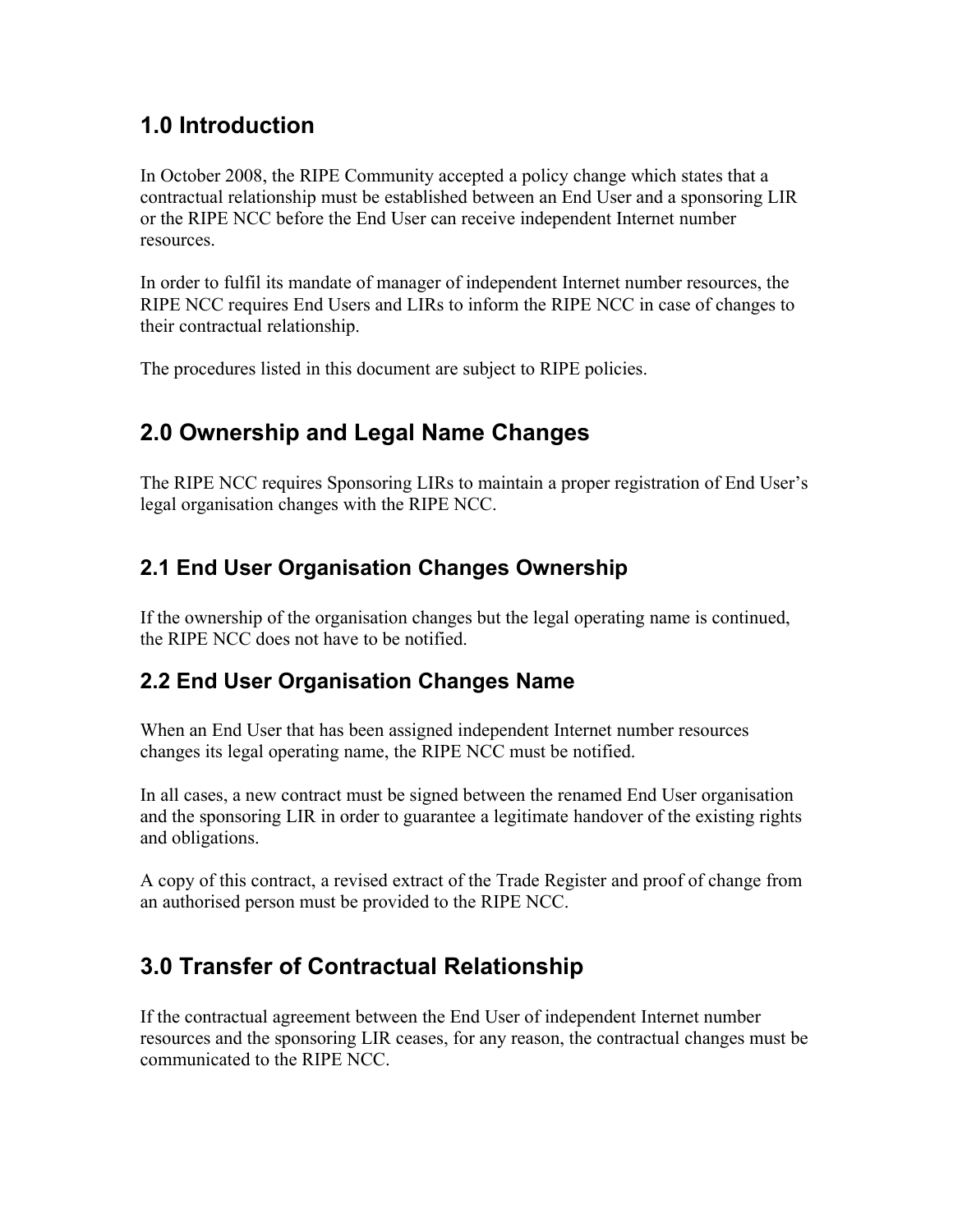### <span id="page-2-3"></span>**3.1 Transfer between Sponsoring LIRs**

If the End User decides to change sponsoring LIR, this change must be communicated to the RIPE NCC.

The request must come from either the current or the new sponsoring LIR. The RIPE NCC will need confirmation from both LIRs before it can proceed with the transfer, unless the current LIR is closed or in the process of being closed.

The RIPE NCC will finalise the change after it receives a copy of the new End User Assignment Agreement and extract of the Trade Register. The new agreement will replace the old agreement.

# <span id="page-2-2"></span>**3.2 Transfer from Sponsoring LIR to the RIPE NCC**

If the contractual agreement between the End User of independent Internet number resources and the sponsoring LIR ceases and the End User wants to enter into a contractual relationship with the RIPE NCC, the End User will have to follow the application procedure to become a Direct Assignment User, signing the End User Assignment Agreement with the RIPE NCC and paying the Administration and first Maintenance Fee.

At this point, the RIPE NCC will need confirmation from both the End User and the sponsoring LIR before it can proceed with the transfer of the contractual relationship of independent Internet number resources, unless the LIR is closed or in the process of being closed.

# <span id="page-2-1"></span>**4.0 De-registering of Independent Internet Number Resources**

There are three possible scenarios in which the RIPE NCC will de-register independent Internet number resources.

# <span id="page-2-0"></span>**4.1 Closure of Sponsoring LIR**

If the sponsoring LIR is in the process of being closed, the End User that was assigned the independent Internet number resources must sign a contract with a new sponsoring LIR or with the RIPE NCC. This must take place within 90 days of the date of notification by the RIPE NCC to the contact email addresses listed in the relevant RIPE Database object.